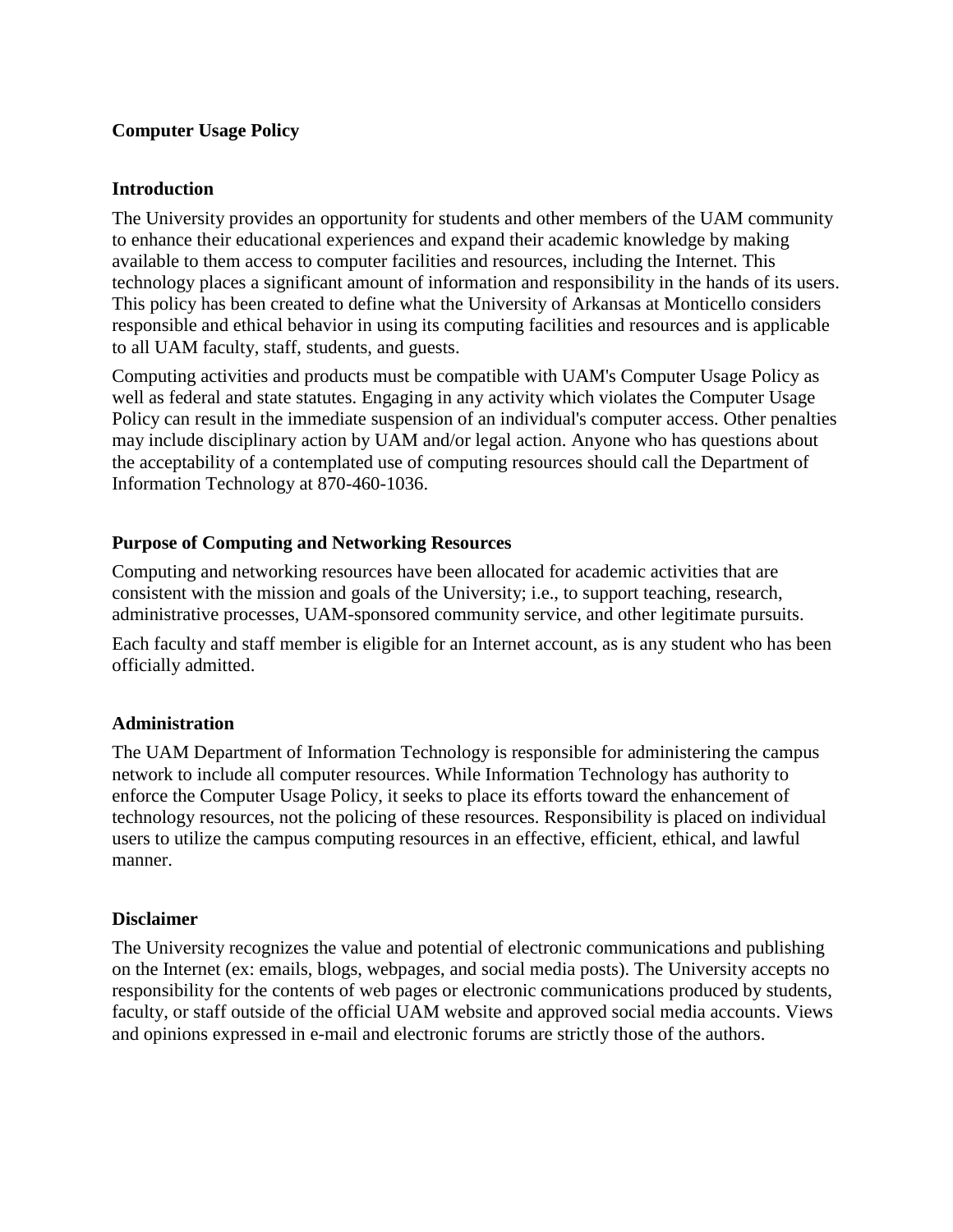## **Privacy of Electronic Files**

The right to privacy of electronic mail and other electronic files against unwarranted or unreasonable entry or search is a basic tenet of University policies. Authorized University officials will access or enter electronic files (including e-mail files) only under one or more of the following conditions:

- The user requests or gives permission to the University to access his/her account.
- There is a valid search warrant or court order.
- There exists an emergency situation in which the physical safety and/or well-being of a person(s) may be affected or University property may be damaged or destroyed. Responsibility for authorizing access lies with the CIO or the Vice Chancellor for Finance and Administration.
- Reasonable grounds exist to suspect a violation of law or University policy is occurring. Responsibility for authorizing access lies with the CIO or the Vice Chancellor for Finance and Administration.
- Personnel authorized by the CIO or the Vice Chancellor for Finance and Administration must access the files to maintain the integrity of the computer system or to protect the rights or property of the University.

### **Proper Authorization**

Use of UAM systems are restricted to authorized faculty, staff, alumni, and students. The administrator of a campus system, server, and/or campus network component is the responsible authority, which grants authorization for system use and access. Data Authorization forms are required for access to specific data and must be signed by a Vice Chancellor.

### **Official Electronic Communications**

Student email accounts are created when applications are received and faculty/staff emails accounts are created when the initial hiring documents are completed. UAM email is the official means of electronic communication with students, faculty, and staff. Important university information will be sent to individual email accounts.

### **University Email System**

UAM email accounts should not be used:

- To send unauthorized mass mailings of any type.
- To send rude, obscene, harassing, or illegal material, or material that in any way conflicts with the regulations of the university.
- To send any material that in any way conflicts with state and federal law.
- To perform an operation or activity that degrades the performance of any system and/or network.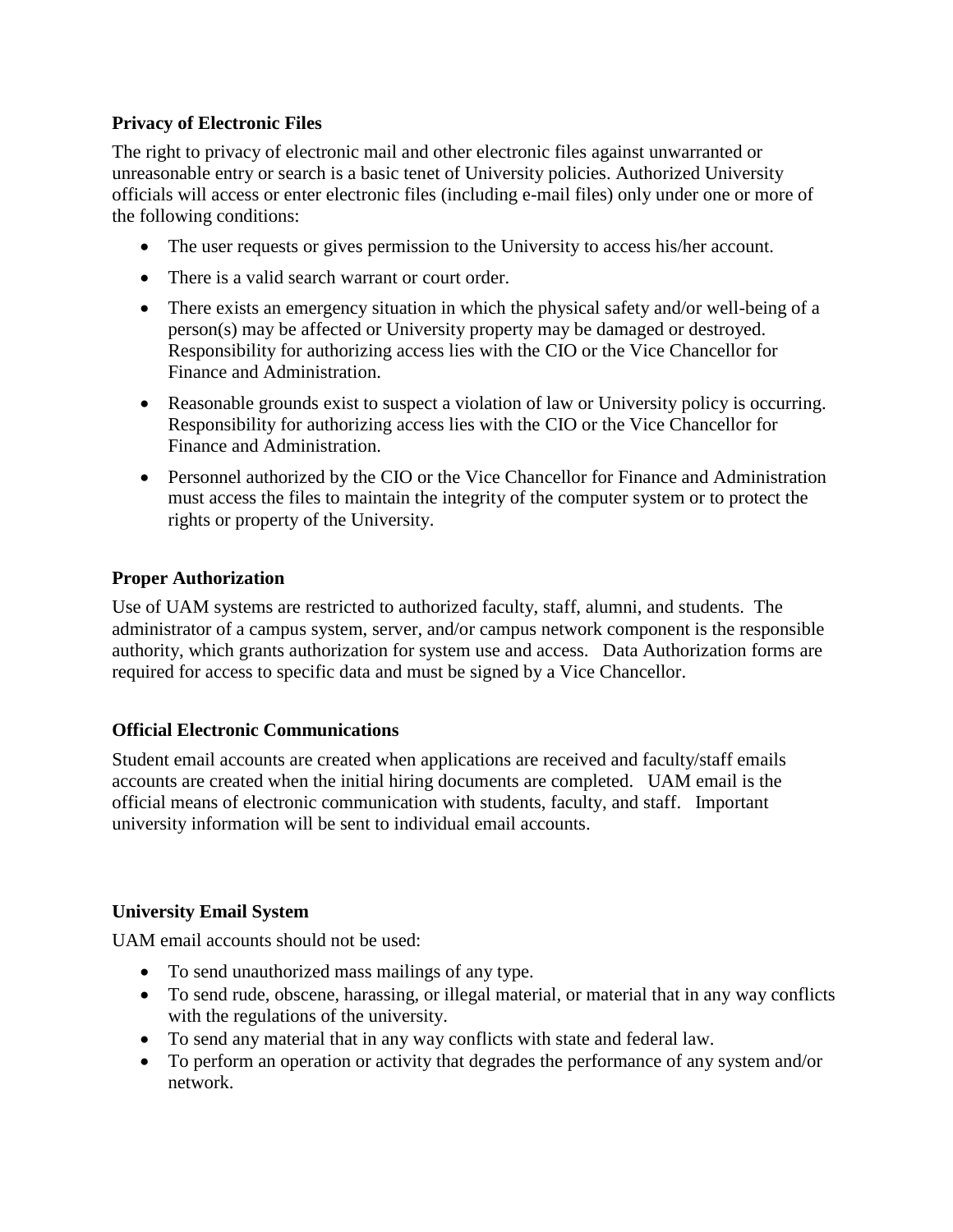# **Copyright**

Users must observe intellectual property rights including, in particular, copyright laws as they apply to software, licensing, and electronic forms of information.

### **Violations**

Computing and telecommunications resources may be used only for legal purposes and may not be used for any purpose which is illegal, unethical, dishonest, damaging to the reputation of the University, inconsistent with the mission and goals of the University, or likely to subject the University to liability. Impermissible uses (some of which may also constitute illegal uses) include, but are not limited to, the following:

- Unauthorized use of the account of another. The individual account owner is responsible for the proper use of the account, including proper password protection. Non-university affiliated individuals cannot be given access to computer accounts.
- Commercial or profit-making activities unrelated to the mission of the University or to University life.
- Unauthorized copying of any software which is licensed or protected by copyright.
- Failure to observe software copyrights and/or license agreements.
- Unauthorized copying or use of the intellectual work and property of others.
- Extensive use of the Internet for private or personal business.
- Unauthorized access to any University computer system and/or any computer system on the Internet.
- Creating, displaying, or transmitting threatening or harassing language and/or materials.
- Displaying obscene, lewd, or sexually harassing images or text that can be in view of others in a public facility or location.
- Misrepresentation of one's identity in electronic communications.
- Vandalism and mischief that incapacitates, compromises, or destroys University resources and/or security measures and/or violates applicable laws.

### **Hierarchy of Needs**

Academic computing resources are provided in part so that users can learn, explore, and grow. However, activities related to the University's scholarly mission, such as completing class assignments or conducting research, take precedence over computing pursuits of a more recreational nature, such as exploring the Web or game playing. Game playing is specifically restricted to those times when resources are not needed for other purposes.

Authorized University personnel may ask recreational users to relinquish computer use to accommodate educational needs.